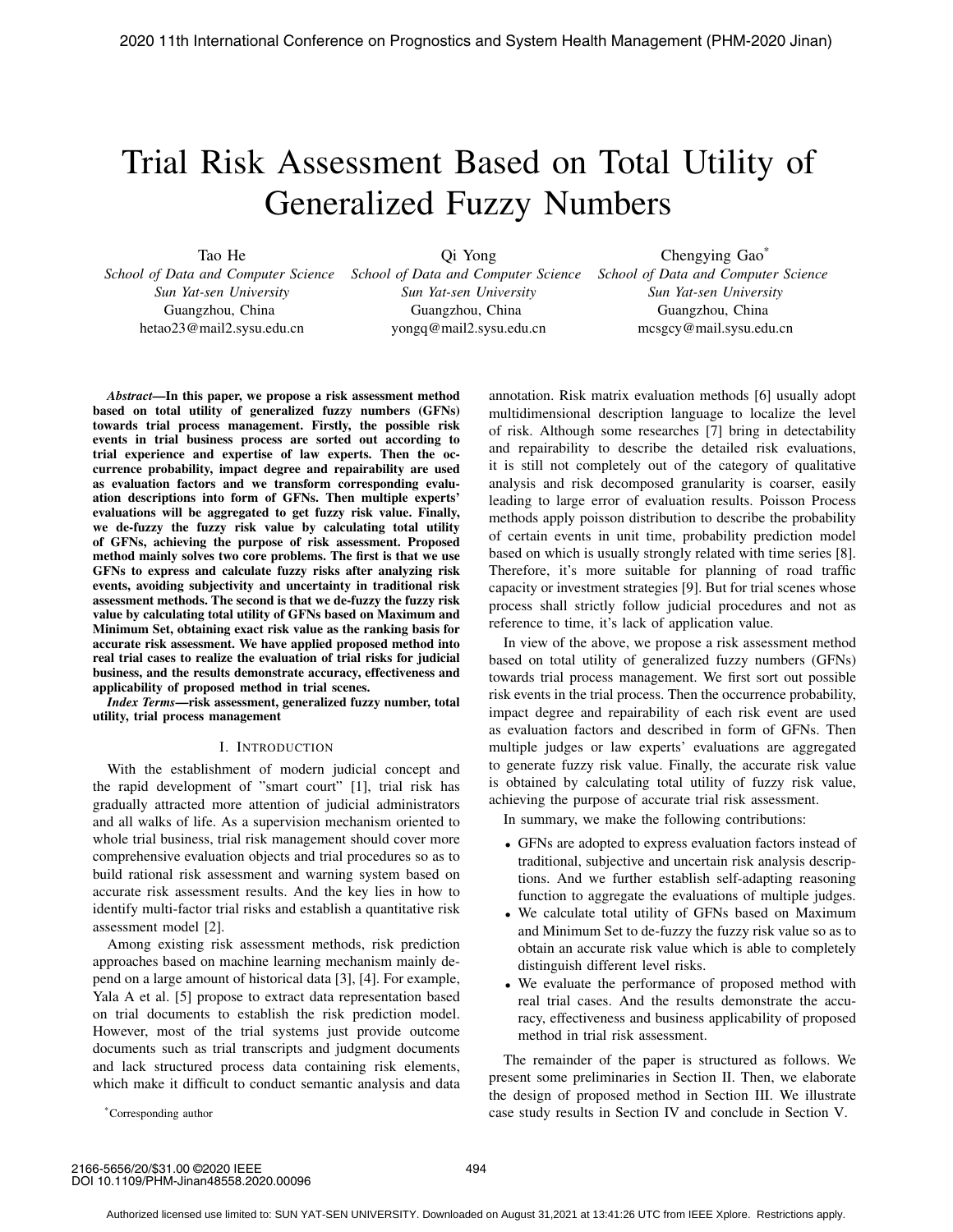# II. PRELIMINARIES

In this section, we bring up some basic concepts of fuzzy numbers, including the definition and extended form of fuzzy numbers in Section II-A, the operation rules in Section II-B and the mapping strategy in Section II-C.

## *A. Definition*

According to fuzzy mathematics theory, general fuzzy number is a generalization of real number. Suppose that  $u$  is an universe of discourse,  $A$  is a fuzzy set on  $U$  when the following condition is satisfied:

$$
A = \{(x, \mu_A(x)) : \forall x \in U, \exists \mu_A(x) \in [0, 1]\},\tag{1}
$$

where  $\mu_A(x)$  represents membership function of element x in  $U$  to fuzzy set  $A$ . When the fuzzy set is bounded,  $A$  is a general fuzzy number, usually expressed in interval number form as  $A = (a, b, c, d; w)$ , where w represents the weight of generalized fuzzy number. And the membership function  $\mu_A(x)$  is defined as follows:

$$
\mu_A(x) = \begin{cases}\n\frac{w(x-a)}{b-a}, & if \quad a \leq x \leq b \\
w, & if \quad b \leq x \leq c \\
\frac{w(d-x)}{d-c}, & if \quad c \leq x \leq d \\
0, & otherwise\n\end{cases} \tag{2}
$$

GFN can be illustrate as a graph on axes. With different interval values and weights, GFN can be extended into different forms. As shown in Fig 1 (I), when  $w = 1$ , A is a normal fuzzy number, and  $A$  is a trapezoidal fuzzy number when  $a \leq b < c \leq d$ . Fig 1 (II) presents that when  $a = b$  and  $c = d$ , A is a rectangular fuzzy number, and when  $a < b = c < d$ , A is a triangular fuzzy number. Fig 1 (III) shows that  $A$  is a real number, a point on the x-axis, when  $a = b = c = d$ . When  $a \neq d$  and  $w = 0$ , A becomes a interval, a line segment on the x-axis. And  $\vec{A}$  is a line segment perpendicular to the x-axis, when  $a = b = c = d$  and  $w > 0$ .





#### *B. Operation Rules*

Most operations between fuzzy numbers follow uniform convention. In order to further standardize calculation results of fuzzy numbers, some researchers restrict the division algorithm specially, but core idea is still based on classical real number operation. In this paper, we adopts the operation rules proposed by Chen et al. [10]. Suppose there are two generalized fuzzy numbers:  $A = (a_1, a_2, a_3, a_4; w_A)$  and  $B = (b_1, b_2, b_3, b_4; w_B)$  where  $a_1 \le a_2 \le a_3 \le a_4, b_1 \le b_2 \le a_3$  $b_3 \leq b_4$  and they are both real numbers.  $w_A, w_B \in [0, 1]$ , then we define arithmetic operation rules as follows:

# • Addition of GFNs:

$$
A \oplus B = (a_1, a_2, a_3, a_4; w_A) \oplus (b_1, b_2, b_3, b_4; w_B)
$$
  
=  $(a_1 + b_1, a_2 + b_2, a_3 + b_3, a_4 + b_4; min(w_A, w_B))$ 

• Subtraction of GFNs:

$$
A \ominus B = (a_1, a_2, a_3, a_4; w_A) \ominus (b_1, b_2, b_3, b_4; w_B)
$$
  
=  $(a_1 - b_1, a_2 - b_2, a_3 - b_3, a_4 - b_4; min(w_A, w_B))$ 

• Multiplication of GFNs:

$$
\hat{A} \otimes B = (a_1, a_2, a_3, a_4; w_A) \otimes (b_1, b_2, b_3, b_4; w_B) = (a_1b_1, a_2b_2, a_3b_3, a_4b_4; min(w_A, w_B))
$$

• Division of GFNs:

$$
A \oslash B = (a_1, a_2, a_3, a_4; w_A) \oslash (b_1, b_2, b_3, b_4; w_B)
$$
  
=  $(a_1/b_1, a_2/b_2, a_3/b_3, a_4/b_4; min(w_A, w_B))$ 

### *C. Mapping Strategy*

Facing the judicial scenario lacking of historical data, the primary problem of trial risk assessment is how to transform qualitative assessment into quantitative mathematical form and provide effective analytical data for subsequent risk aggregation and risk level determination. For this purpose, many researches adopt the 9-level mapping strategy proposed by Smucker et al [11]. As shown in Table I, the strategy defines 9 evaluation linguistic terms and requires decision makers to select evaluation words within specified range and convert them into corresponding generalized fuzzy numbers according to the mapping strategy. It is the most widely used conversion system in both research and application.

TABLE I: Mapping strategy between evaluation linguistic terms and generalized fuzzy numbers

| <b>Evaluation Linguistic Terms</b> | Generalized Fuzzy Numbers     |
|------------------------------------|-------------------------------|
| Absolutely Low (AL)                | (0.0, 0.0, 0.0, 0.0, 1.0)     |
| Very Low (VL)                      | (0.0, 0.0, 0.02, 0.07, 1.0)   |
| Low $(L)$                          | (0.04, 0.1, 0.18, 0.23, 1.0)  |
| Fairly Low (FL)                    | (0.17, 0.22, 0.36, 0.42, 1.0) |
| Medium (M)                         | (0.32, 0.41, 0.58, 0.65, 1.0) |
| Fairly High (FH)                   | (0.58, 0.63, 0.80, 0.86, 1.0) |
| High(H)                            | (0.72, 0.78, 0.92, 0.97, 1.0) |
| Very High (VH)                     | (0.93, 0.98, 1.0, 1.0, 1.0)   |
| Absolutely High (AH)               | (1.0, 1.0, 1.0, 1.0, 1.0)     |

#### III. PROPOSED METHODOLOGY

In this section, we will elaborate proposed methodology. The overall workflow will be illustrate in Section III-A, then we discuss the process of fuzzy risk aggregation in Section III-B and present the process of de-fuzzing fuzzy risk values by calculation of total utility in Section III-C

#### *A. Overall Workflow*

The overall workflow of proposed method is presented in Fig. 2. Combining with the trial process of historical cases, we first sorts out all kinds of trial risks and forms a general trial risk event database. It makes a relatively macroscopic risk analysis for trial process, avoiding excessive attention to trivial process nodes which may cause analysis results not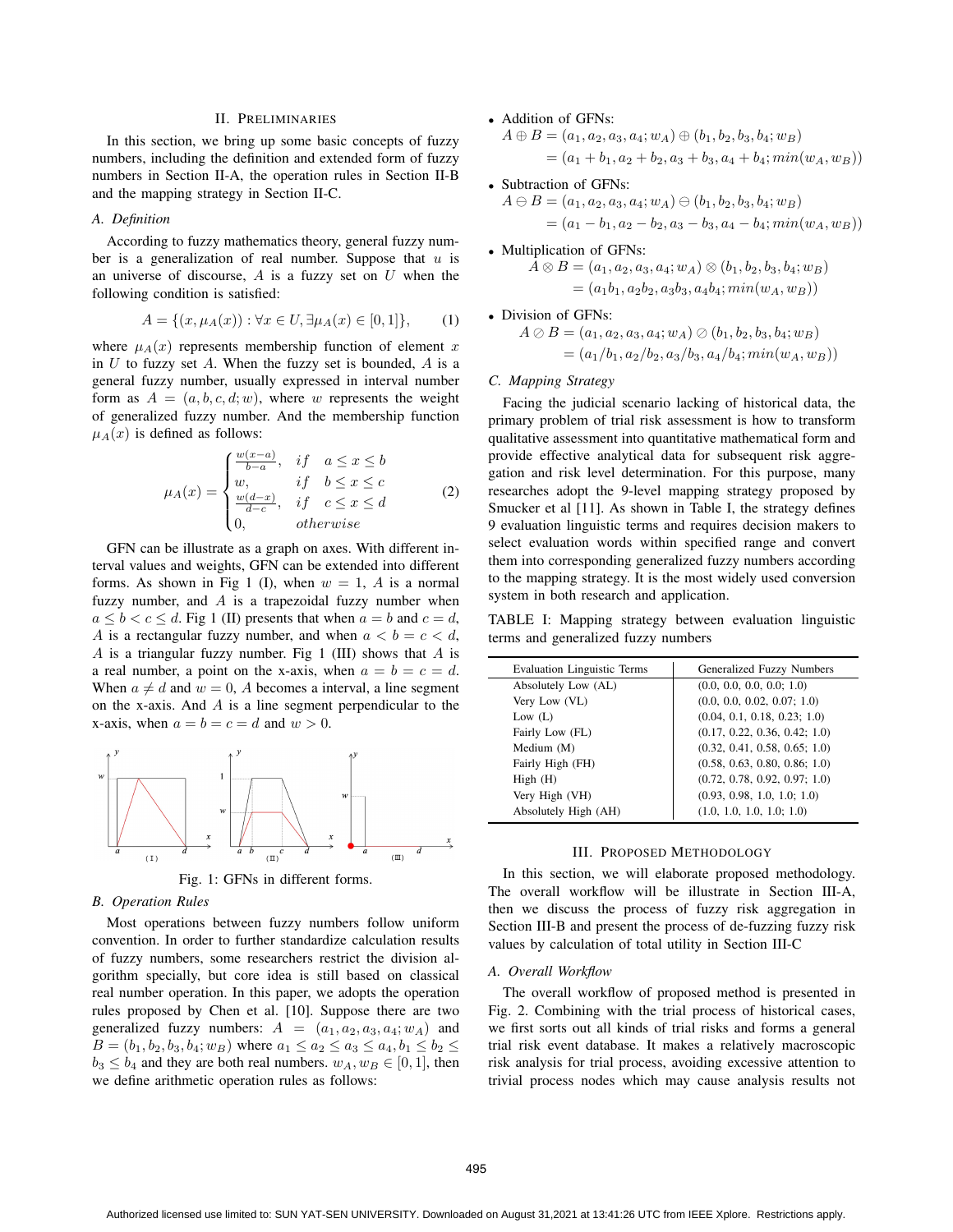

Fig. 2: The overall workflow of proposed method.

referable. In trial business, it usually contains a large number of judication-related provisions. At present, there is no targeted and effective text mining tool for trial process management, so only the general technology can be adopted for model training. However, the time cost of text preprocessing and model training is usually higher than that of manual combing, and the professionalism and accuracy must be lower than that of manual combing. On the other hand, different dimensions of risks need to be described after the risk events are sorted out, and it requires trial experience and expertise of law experts, which cannot be replaced just by computer technology.

As there are many factors may cause trial risk and lead to retrial, we define three core evaluation factors (risk probability, the degree of impact and repairability) to analyze trial risk. And we use definite mathematical language (generalized fuzzy numbers) to express these evaluation factors instead of traditional, subjective and uncertain risk analysis description. Then we establish self-adoptive fuzzy reasoning function, aggregating all these evaluations given by multiple law experts and calculating fuzzy risk value so as to ensure that final risk assessment is objective, comprehensive and accurate as far as possible. The details will be discussed in Section III-B.

Finally, we calculate total utility of the fuzzy risk value based on Maximum and Minimum Set so as to achieve the effect of de-fuzzing and obtain an accurate risk value which is able to completely distinguish different level risks, thus providing a more efficient and reliable basis for final risk ranking and assessment. The details will be elaborated in Section III-C.

### *B. Fuzzy Risk Aggregation*

As mentioned in Section III-A, we first sort out the trial process of historical cases and establish a general trial risk event database based on trial experience and expertise of law experts. Then for a certain trial case, several law experts will be asked to evaluate each risk event in trial process respectively from three dimensions of probability, impact and repairability. And the optional description phrases are as shown in Table I. Multiple experts describe a risk event from three different dimensions to ensure comprehensive risk analysis and avoid human subjectivity as much as possible.

For each expert's evaluation, we transform risk description phrases into general fuzzy numbers according to the mapping strategy in Table I and construct fuzzy reasoning function to aggregate general fuzzy numbers which are transformed from three terms above. We define fuzzy reasoning function as follows:

$$
RF = \frac{probability \otimes impact}{repairability}, \qquad (3)
$$

where *probability*, *impact* and *repairability* indicate probability, impact degree and repairability of risk event which are in form of general fuzzy numbers. And the operation rules between general fuzzy numbers have been discussed in Section II-B.

In order to further improve the objectivity of evaluation, we construct a weighted determination model based on extended TOPSIS (Technique for Order Preference by Similarity to an Ideal Solution) to synthesize evaluation results from multiple experts and calculate a more reasonable and objective fuzzy risk. More specifically, we first construct an evaluation matrix:

$$
D = \begin{bmatrix} x_{11} & \cdots & x_{1n} \\ \vdots & \vdots & \vdots \\ x_{m1} & \cdots & x_{mn} \end{bmatrix},
$$
 (4)

where *n* denotes the number of evaluation terms ( $n = 3$  in this paper), m denotes the number of experts, and  $x_{ij}$  denotes generla fuzzy number corresponding to the evaluation given by the  $i$ -th expert on  $j$ -th evaluation term. Positive and Negative Ideal Solutions are as follows:

$$
PIS = [v_1^+, v_2^+, \cdots, v_n^+],\tag{5}
$$

$$
NIS = [v_1^-, v_2^-, \cdots, v_n^-],
$$
 (6)

where we define  $v_i^+, v_i^-$  as:

$$
\begin{cases} v_i^+ = \min(x_{ji}) \\ v_i^- = \max(x_{ji}) \end{cases} \quad 1 \le j \le m \tag{7}
$$

Then we calculate Euclidean distance between each expert's evaluation vector  $V_i$  and the positive/negative ideal solutions respectively:

$$
d_i^+ = d(\mathbf{V}_i, PIS) = \sqrt{\sum_{j=1}^n (x_{ij} - v_j^+)}, \qquad (8)
$$

$$
d_i^- = d(\mathbf{V}_i, NIS) = \sqrt{\sum_{j=1}^n (x_{ij} - v_j^-)}, \qquad (9)
$$

Finally, we obtain the weight for each expert's evaluation vector as follows:

$$
w_i' = \frac{2}{d_i^+ - d_i^-},\tag{10}
$$

$$
w_i = \frac{w_i^{'}}{\sum_{j=1}^{n} w_j'},
$$
\n(11)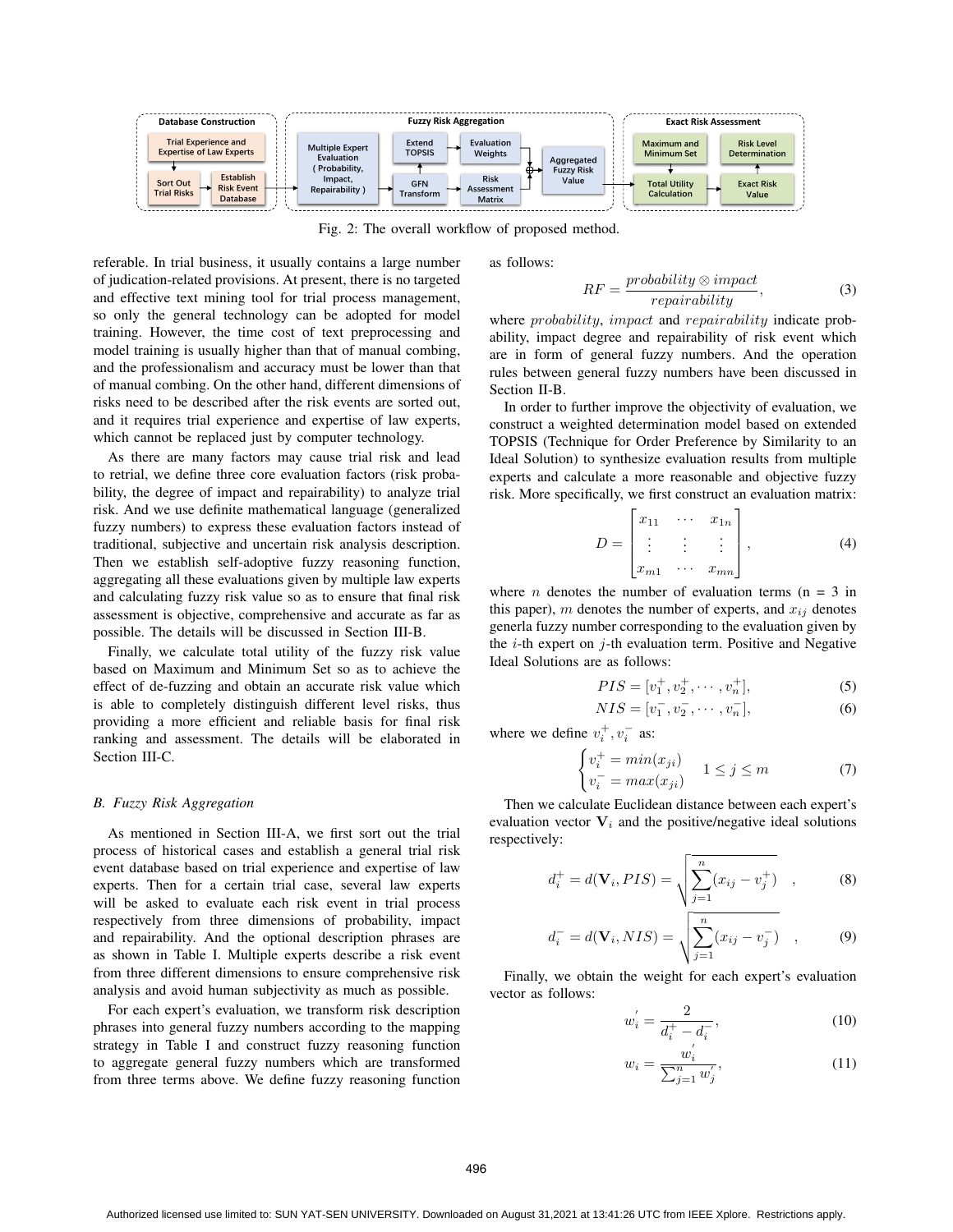With weight for each expert's evaluation, we aggregate all evaluation results obtained from Equation 3 to calculate fuzzy risk value for the risk event:

$$
Fuzzy\_Risk = \sum_{i=1}^{m} w_i * RF_i
$$
\n
$$
= \sum_{i=1}^{m} w_i * \frac{probability_i \otimes impact_i}{repairability_i}
$$
\n(12)

## *C. De-fuzzy Fuzzy Risk Value*

In order to obtain exact risk value for risk assessment, we need to de-fuzzy the fuzzy risk value  $Fuzzy\_Risk$  which is in form of general fuzzy number  $(a, b, c, d; w)$ . Considering total utility of general fuzzy number, we de-fuzzy the fuzzy risk value based on Maximum and Minimum Set method, using total utility value to express exact risk value in trial process.

According to Equation 2, we denote  $\mu_{\tilde{A}(x)}$  as the membership function of  $Fuzzy\_Risk$ . Then we define maximum set as  $\tilde{M}$  and minimum set as  $\tilde{G}$ , the membership function of which are as follows:

$$
u_{\tilde{M}}(x) = \begin{cases} \left(\frac{x - x_{min}}{x_{max} - x_{min}}\right)^k, & x_{min} \le x \le x_{max} \\ 0, & otherwise \end{cases}
$$
 (13)

$$
u_{\tilde{G}}(x) = \begin{cases} \left(\frac{x_{max} - x}{x_{max} - x_{min}}\right)^k, & x_{min} \le x \le x_{max} \\ 0, & otherwise \end{cases}
$$
(14)

where  $k$  represents the attitude of decision maker towards the risk,  $k > 1$  represents positive, and the risk is more inclined to represent opportunity, which may appear in some process projects.  $k < 1$  is negative, indicating that the risk is destructive.  $k = 1$  represents neutral, and k is usually set to 1. And we define  $x_{max}, x_{min}$  as :

$$
x_{max} = inf(X),
$$
\n(15)

$$
x_{min} = sup(X), \tag{16}
$$

$$
X = \bigcup_{i=1}^{N} \{x | \mu_{\tilde{A}(x)} > 0\},\tag{17}
$$

where  $inf$  denotes the maximum lower bound on a set and sup denotes the minimum upper bound on a set.

On the coordinate axis, general fuzzy number  $Fuzzy\_Risk$ and corresponding maximum and minimum sets are expressed as illustrated in Fig. 3. The upper bound of the intersection between maximum set and fuzzy number is called right utility, denoted by  $u_M = sup_x(\mu_{\tilde{M}}(x) \wedge \mu_{\tilde{A}}(x))$  and the upper bound of the intersection between minimum set and fuzzy number is called left utility, denoted by  $u_G = sup_x(\mu_{\tilde{G}}(x) \wedge \mu_{\tilde{A}}(x)).$ According to the geometric relationship in Fig. 3, we calculate right utility and left utility as follows:

$$
u_M = \frac{d - x_{min}}{(d - c) + (x_{max} - x_{min})},\tag{18}
$$

$$
u_G = \frac{x_{max} - a}{(b - a) + (x_{max} - x_{min})},
$$
(19)

Finally, we calculate the total utility value  $u_T$  as exact risk value:

$$
u_T = \frac{u_M + 1 - u_G}{2},
$$
\n(20)



Fig. 3: The representations of fuzzy risk value and corresponding maximum and minimum sets on the coordinate axis.

Higher risk value means higher risk level of the event. According to exact risk value, the risk report shall be formed to assist trial management department to formulate the corresponding risk handling plan.

## IV. CASE STUDY ANAYSIS

In this section, we evaluate the performance of proposed methodology through real case study in trial scenes. We elaborate experimental settings and state-of-the-art comparison schemes in Section IV-A, then we illustrate experimental results in Section IV-B.

## *A. Experimental Settings and Comparison Schemes*

In order to evaluate the performance of proposed method, we apply the method to a real case study in trial scene for trial risk analysis, and we construct a risk assessment model based on the method presented in Section III.

Without loss of generality, we take quality risk event analysis and public opinion risk event analysis, which are play vital roles in trial process management, as examples to evaluate the performance of proposed risk assessment method.

We also compare proposed method with state-of-the-art risk assessment methods, including methods proposed by Chutia et al. [12], Hejazi et al [13], and Ahmad et al. [14] which are mainly based on similarity measure on general fuzzy numbers.

#### *B. Experimental Results*

As mentioned in Section IV-A, we take a real trial case as an example to evaluate proposed method and state-of-theart methods. For each risk event in the real trial case, we take three judges or law experts' risk evaluating description in three aspects as input. In this real trial case, the evaluation information matrix for public opinion risk and quality risk is present in Table II. Based on the characteristics of actual trial process, the value range of probability is extended from generalized fuzzy number to real number range, that is, "1" means that the risk event has occurred and "0" means that the risk event has not occurred at all (as shown in Table II). When a certain index is supported by relevant facts in the current